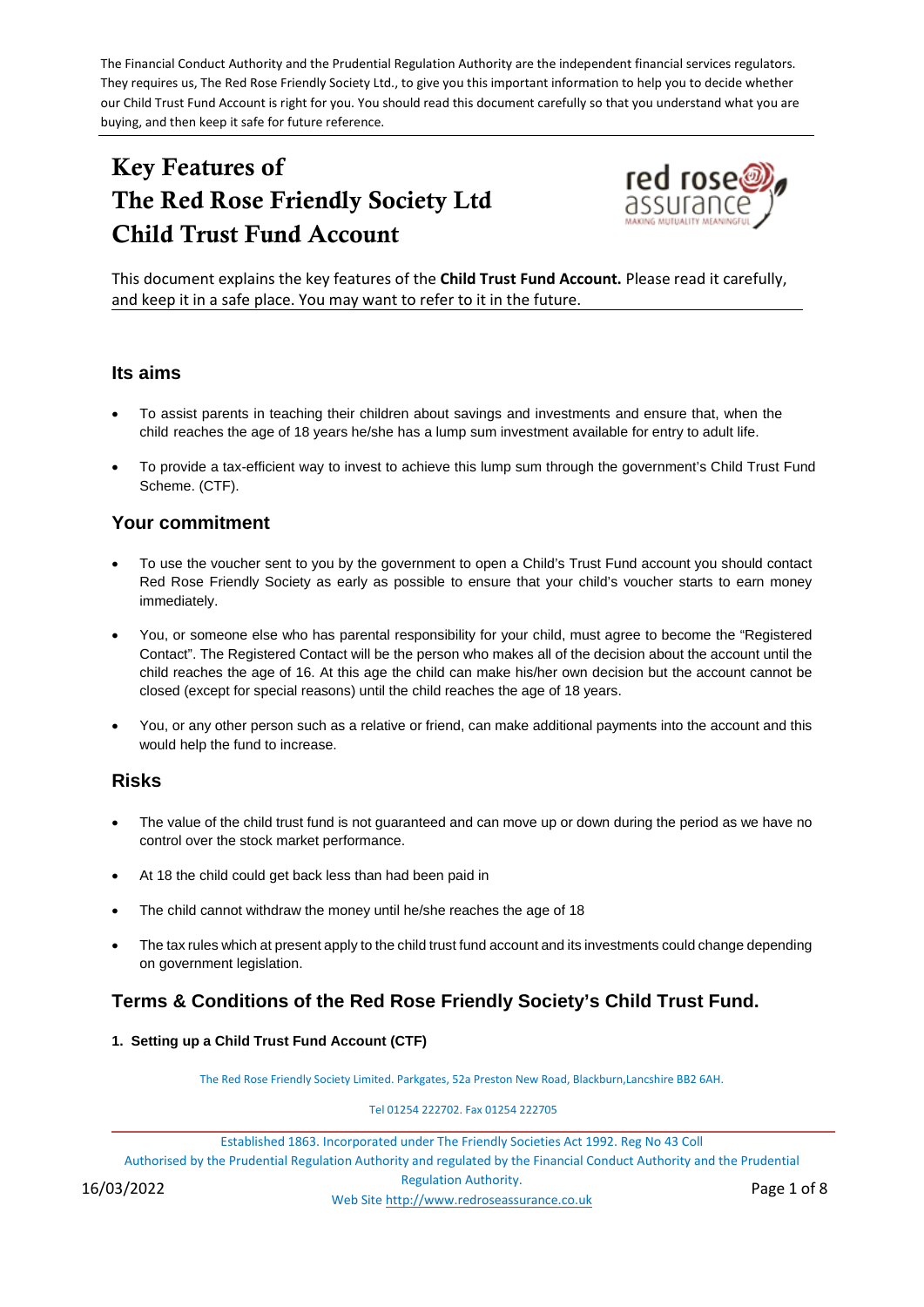

This document explains the key features of the **Child Trust Fund Account.** Please read it carefully, and keep it in a safe place. You may want to refer to it in the future.

- An application to set up a CTF must be made on an application form.
- Your child's CTF will be managed in accordance with your instructions on that form.
- These Terms & Conditions come into force on the day we receive, accept and validate that form.
- As soon as the account has been opened you will be sent a receipt and you can then make other payments, if you wish into the account.

#### **2. Account Manager**

- Red Rose Friendly Society will appoint a person to advise on or perform any of its functions or responsibilities under these terms and conditions and will provide information about you and the CTF account. Red Rose Friendly Society will ensure that any person to who it delegates any of its functions or responsibilities under the terms agreed with you is competent to carry out those functions and responsibilities.
- Your child's Trust Fund Account will meet the voluntary stakeholder standards published by HM Treasury. A copy of these standards is available on request.

#### **3. Subscriptions**

- You, your relatives and friends, and the child may subscribe a maximum amount of £9,000 in the current tax year in your child's CTF account.
- The minimum subscription is £10 and these additional payments can be made by Direct Debit, Standing Order, Cheque, Postal Order or in cash. If you are paying by Direct Debit or Standing Order you can choose the date you wish us to collect the subscription. To avoid the possibility of you breaching the annual limit we will only collect Direct Debits up to this amount in any one year. If we received more than the annual limit in any one year by any payment method the money will be returned to you as we will not be able to accept it.
- You should inform us immediately if you wish to change the amounts collected by Direct Debit or inform us and your bank immediately of any changes to Standing Orders.
- Any money paid in your Child's Trust Fund account is treated as a gift and the payer loses all rights to that money. There is no contractual obligation on anyone to pay additional money into a CTF. **Ownership of the Account.**
- The Child Trust Fund shall be in the beneficial ownership of the child.
- The title to the CTF investments will be registered in the name of the Red Rose Friendly Society Limited.
- The CTF cannot be transferred to another person or persons.

The Red Rose Friendly Society Limited. Parkgates, 52a Preston New Road, Blackburn,Lancashire BB2 6AH.

#### Tel 01254 222702. Fax 01254 222705

Established 1863. Incorporated under The Friendly Societies Act 1992. Reg No 43 Coll

Authorised by the Prudential Regulation Authority and regulated by the Financial Conduct Authority and the Prudential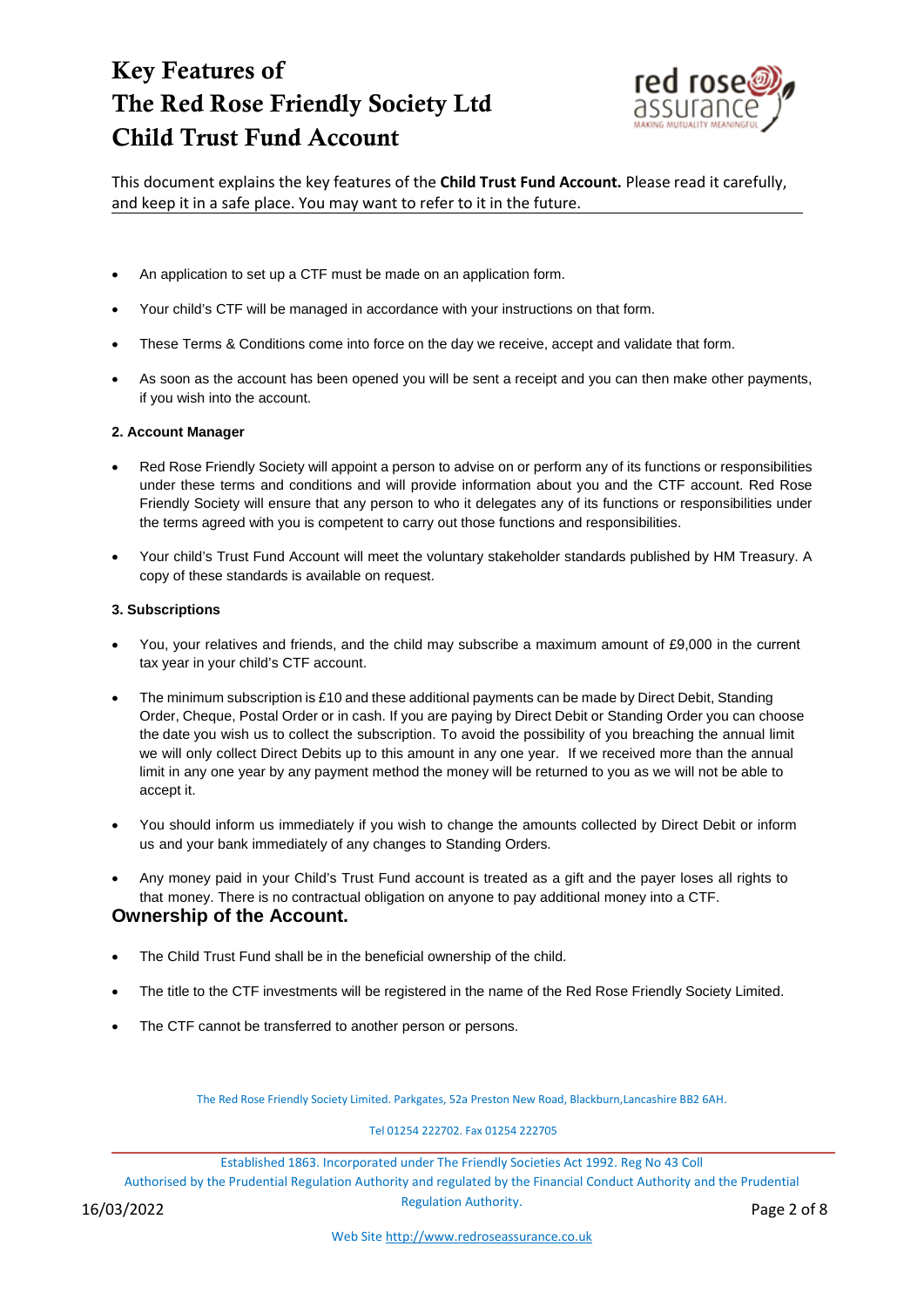

This document explains the key features of the **Child Trust Fund Account.** Please read it carefully, and keep it in a safe place. You may want to refer to it in the future.

# **Taxes and Other Special Circumstances.**

Red Rose Friendly Society Limited, acting on the advice of its Actuary, will make any deductions from these funds to cover any actual or potential liability to any tax or levy which the Actuary considers relevant. The Actuary will determine the amounts of these levies or taxes.

# **Access to the Account.**

Only the child will have access to the account and he/she cannot make any withdrawals from that account until he/she has reached the age of 18. As soon as the child reaches the age of 18 the CTF will mature and will lose its tax-free status.

If unfortunately your child becomes terminally ill you may be able to use this account for the benefit of the child. For permission to do so you should The Child Tax Credit Department

#### **Void accounts.**

- Red Rose Friendly Society Limited will immediately contact you, the Registered Contact, if they believe for any reasons the provisions of the CTF regulations have been breached and the CTF has or shall become void.
- If you have inadvertently breached the CTF Regulations you should contact HMRC immediately for their advice.
- Where a CTF account has breached the regulations the Registered Contract may lose their rights to tax credits.

# **Transfer out**

- We will transfer, without charge, the CTF to another CTF provider at your written request. You will not lose the tax free status under present legislation but you must transfer the whole account.
- If you do decide to transfer the CTF to another provider, we will sell the investment and pay the proceeds to the new provider. We cannot pay the proceeds to you.

# **Transfer in**

You may transfer a CTF, held with another provider to us. We can only accept such transfers in the form of payment by Cheque from the previous CTF provider. You will then have 30 days from the date we receive the completed Transfer Form to change your mind and cancel the transfer. On the 31<sup>th</sup> day after the day of receipt of your transfer form we will process the transfer and your CTF will then be held by this Society.

# **Liability**

The Red Rose Friendly Society Limited. Parkgates, 52a Preston New Road, Blackburn,Lancashire BB2 6AH.

Tel 01254 222702. Fax 01254 222705

Established 1863. Incorporated under The Friendly Societies Act 1992. Reg No 43 Coll

Authorised by the Prudential Regulation Authority and regulated by the Financial Conduct Authority and the Prudential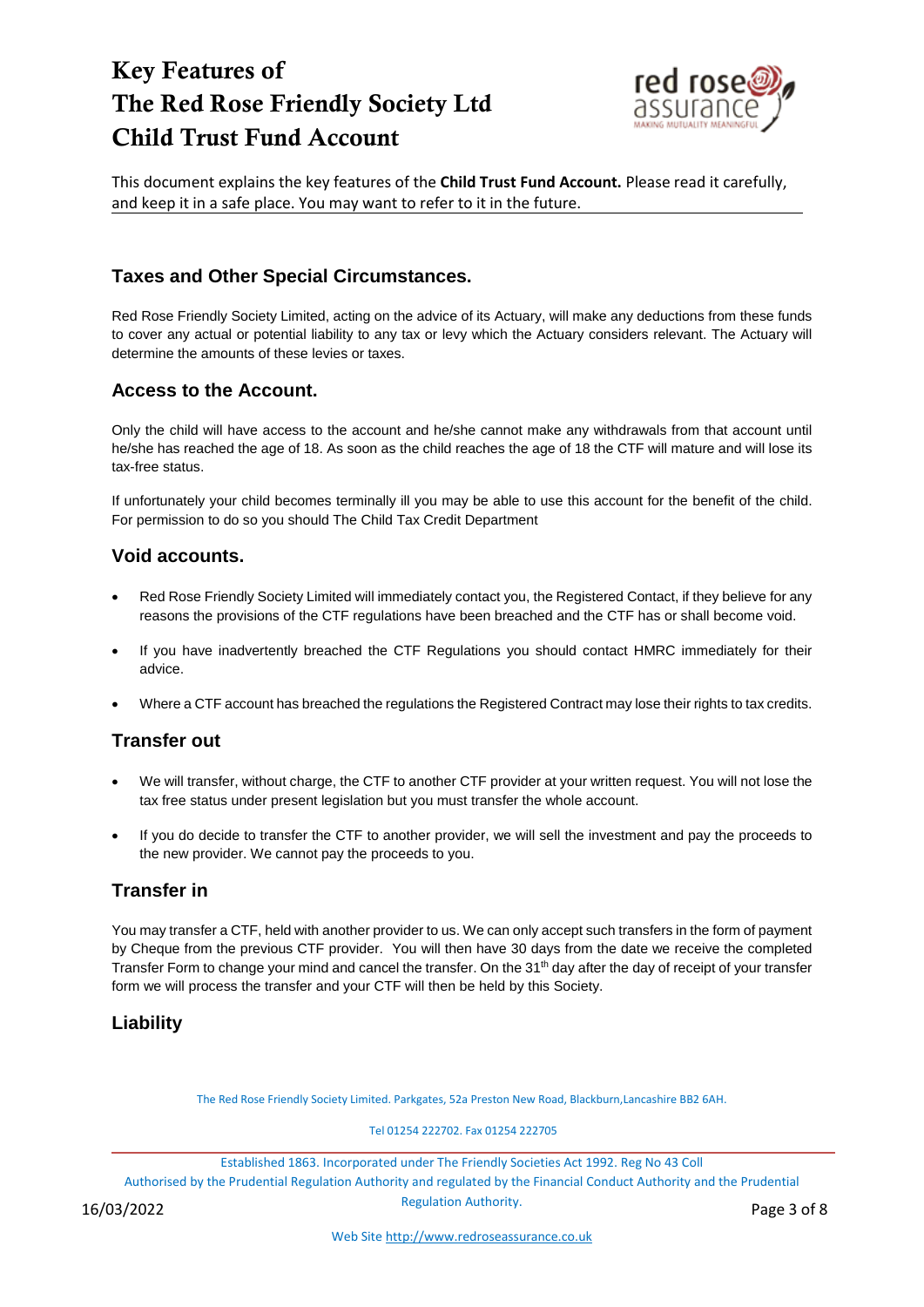

This document explains the key features of the **Child Trust Fund Account.** Please read it carefully, and keep it in a safe place. You may want to refer to it in the future.

Red Rose Friendly Society Limited shall not be liable for any losses suffered by you through a fall in the value of investments held within the CTF arising from the exercise by Red Rose Friendly Society of its discretion in managing the investment or from changes in market conditions.

# **Changes to the CTF Regulations**

These Terms & Conditions may be altered where any changes in law, regulatory requirements or taxation affect your CTF or the Society. This also applies if there are any other changes in circumstances which, in our opinion make it impossible or impractical to carry out one or more of these Terms & Conditions. In this case the Society may make reasonable amendments to these Terms & Conditions as it considers appropriate. Any such change would be notified to you in writing at least one month before the change became effective.

### **Money Laundering**

Under the current Money Laundering Legislation and other statutory and regulatory requirements, the Society is required to obtain proof of identity of any person opening a CTF or wish to take out a life or investment contract. You may therefore be requested to supply proof of identity documents as evidence of your identity and residence.

### **Best Execution**

We will arrange for our Fund Manager to buy and sell units/shares at his discretion.

# **Authorised Provider**

Red Rose Friendly Society is a Friendly Society incorporated under the 1992 Friendly Societies Act. The registered office is Parkgates, 52a Preston New Road, Blackburn BB2 6AH

#### **Client's Money**.

All monies received from clients for investing in the CTF will be held on deposit at the Royal Bank of Scotland in a client's account until they are invested.

#### **Conflict Of Interest**

Should any of our employees have an interest, relationship or arrangement that is material in relation to the investment contract or service concerned they are required to comply with a policy of independence and disregard any such interest when making recommendations to you.

# **Child Trust Fund Accounts Explained**

#### **Stakeholder**

This type of CTF account is designed for inexperienced investors so it must meet certain government requirements including.

The Red Rose Friendly Society Limited. Parkgates, 52a Preston New Road, Blackburn,Lancashire BB2 6AH.

Tel 01254 222702. Fax 01254 222705

Established 1863. Incorporated under The Friendly Societies Act 1992. Reg No 43 Coll

Authorised by the Prudential Regulation Authority and regulated by the Financial Conduct Authority and the Prudential

negulation Additionty.<br>16/03/2022 Page 4 of 8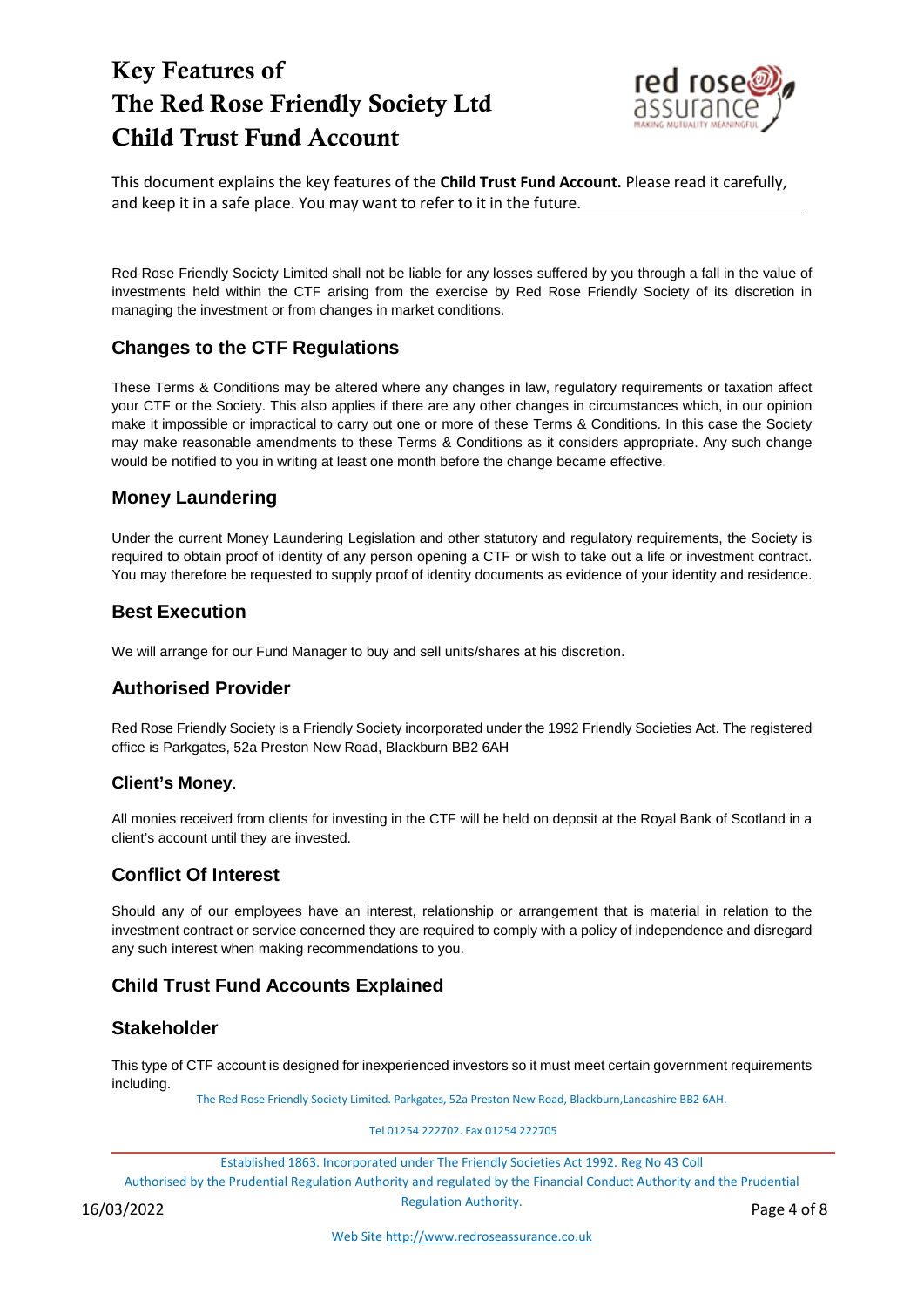

This document explains the key features of the **Child Trust Fund Account.** Please read it carefully, and keep it in a safe place. You may want to refer to it in the future.

- i. Investment must be diversified, such as a Stock Market Index Tracker.
- ii. The CTF account manager can't require the minimum single contribution to be more than £10.
- iii. The CTF account manager can't charge more than 1.5% of the account's value each year.
- iv. The CTF account manager can't require the minimum single contribution to be more than £10.

### **Maturity of your Child Trust Fund**

In accordance with our regulator's instructions (the Financial Conduct Authority) we are required to give you examples of your money growing at different rates. The figures shown are not guaranteed but do take our charges into account. We believe that these are realistic growth rates but you should remember that your child could get back more or less than the figures shown. Inflation will affect what you could buy with this money

The Red Rose Friendly Society Limited. Parkgates, 52a Preston New Road, Blackburn,Lancashire BB2 6AH.

Tel 01254 222702. Fax 01254 222705

Established 1863. Incorporated under The Friendly Societies Act 1992. Reg No 43 Coll

Authorised by the Prudential Regulation Authority and regulated by the Financial Conduct Authority and the Prudential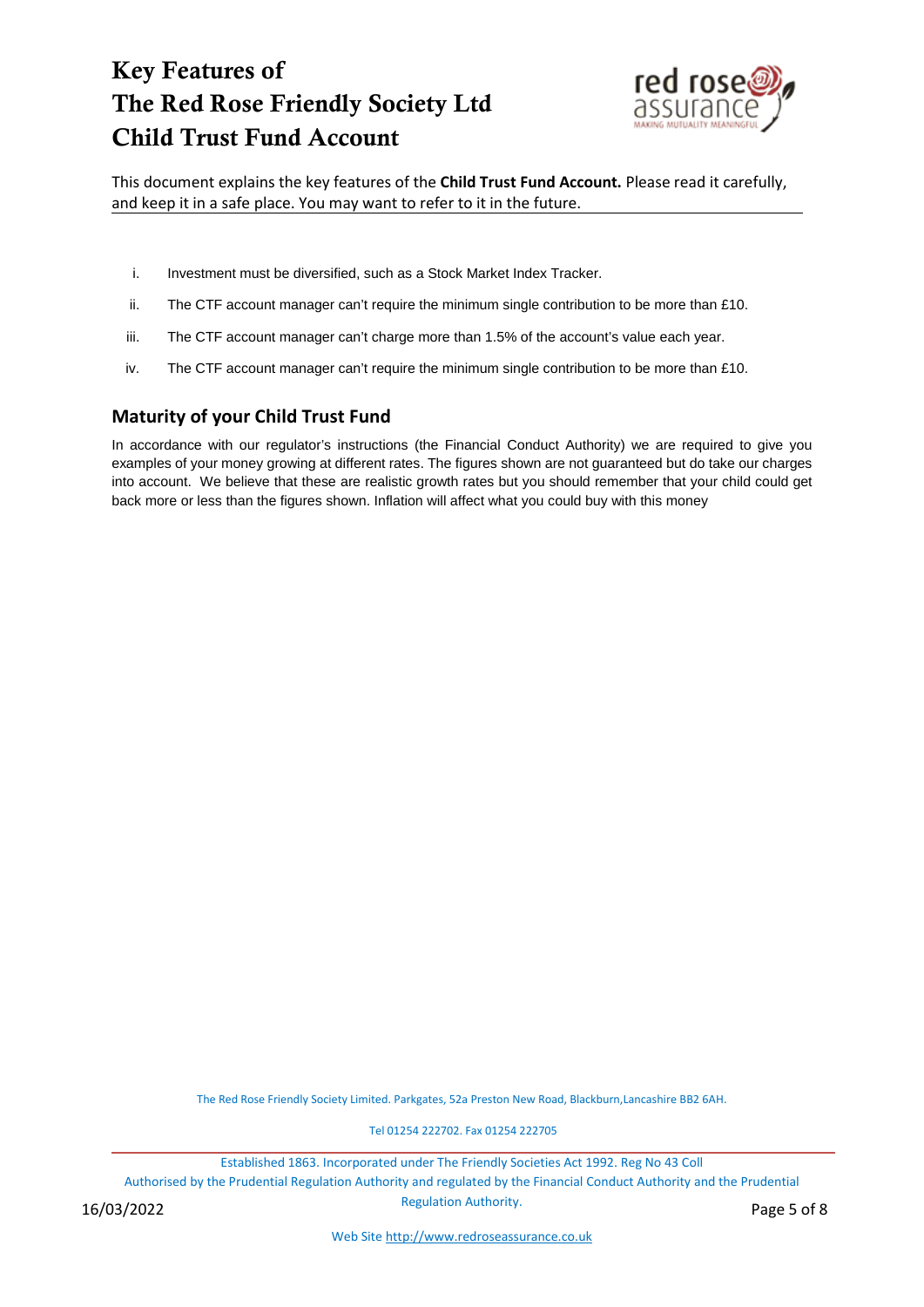

This document explains the key features of the **Child Trust Fund Account.** Please read it carefully, and keep it in a safe place. You may want to refer to it in the future.

| Type of payment.                                                                                             | What your child could get back at age 18 if the investment grew at : |             |           |  |  |
|--------------------------------------------------------------------------------------------------------------|----------------------------------------------------------------------|-------------|-----------|--|--|
|                                                                                                              | 5% (Low)                                                             | 7% (Middle) | 9% (High) |  |  |
| Government contribution of £250 at birth and aged                                                            | £821                                                                 | £1.090      | £1.440    |  |  |
| Government contributions of £250 at birth and<br>aged 7, plus voluntary regular payments of £50 per<br>month | £15,700                                                              | £19.100     | £23,400   |  |  |

| Our charges of 1.5% | Effect of deduction for charges on a growth rate of 7%<br>Government contributions at outset and age 7 |                                 |                                      |  |
|---------------------|--------------------------------------------------------------------------------------------------------|---------------------------------|--------------------------------------|--|
| At end of year      | Investment to date                                                                                     | Effect of deductions to<br>date | What the value of the account may be |  |
|                     | £250                                                                                                   | £3                              | £263                                 |  |
| 3                   | £250                                                                                                   | £13                             | £292                                 |  |
| 5                   | £250                                                                                                   | £25                             | £325                                 |  |
| 10                  | £500                                                                                                   | £81                             | £716                                 |  |
| 15                  | £500                                                                                                   | £187                            | £931                                 |  |
| 18                  | £500                                                                                                   | £279                            | £1,090                               |  |

| Our charges of 1.5% | Effect of deduction for charges on a growth rate of 7%<br>Government contributions of £250 at outset and age 7 plus voluntary payments of £50<br>per month |                                 |                                      |  |  |
|---------------------|------------------------------------------------------------------------------------------------------------------------------------------------------------|---------------------------------|--------------------------------------|--|--|
| At end of year      | Investment to date                                                                                                                                         | Effect of deductions to<br>date | What the value of the account may be |  |  |
|                     | £850                                                                                                                                                       | £9                              | £880                                 |  |  |
| 3                   | £2,050                                                                                                                                                     | £60                             | £2,240                               |  |  |
| 5                   | £3,250                                                                                                                                                     | £165                            | £3,760                               |  |  |
| 10                  | £6,500                                                                                                                                                     | £767                            | £8,630                               |  |  |
| 15                  | £9,500                                                                                                                                                     | £2,000                          | £16,600                              |  |  |
| 18                  | £11,300                                                                                                                                                    | £3,400                          | £19,100                              |  |  |

The Red Rose Friendly Society Limited. Parkgates, 52a Preston New Road, Blackburn,Lancashire BB2 6AH.

Tel 01254 222702. Fax 01254 222705

Established 1863. Incorporated under The Friendly Societies Act 1992. Reg No 43 Coll

Authorised by the Prudential Regulation Authority and regulated by the Financial Conduct Authority and the Prudential

Regulation Authority.

Web Sit[e http://www.redroseassurance.co.uk](http://www.redroseassurance.co.uk/)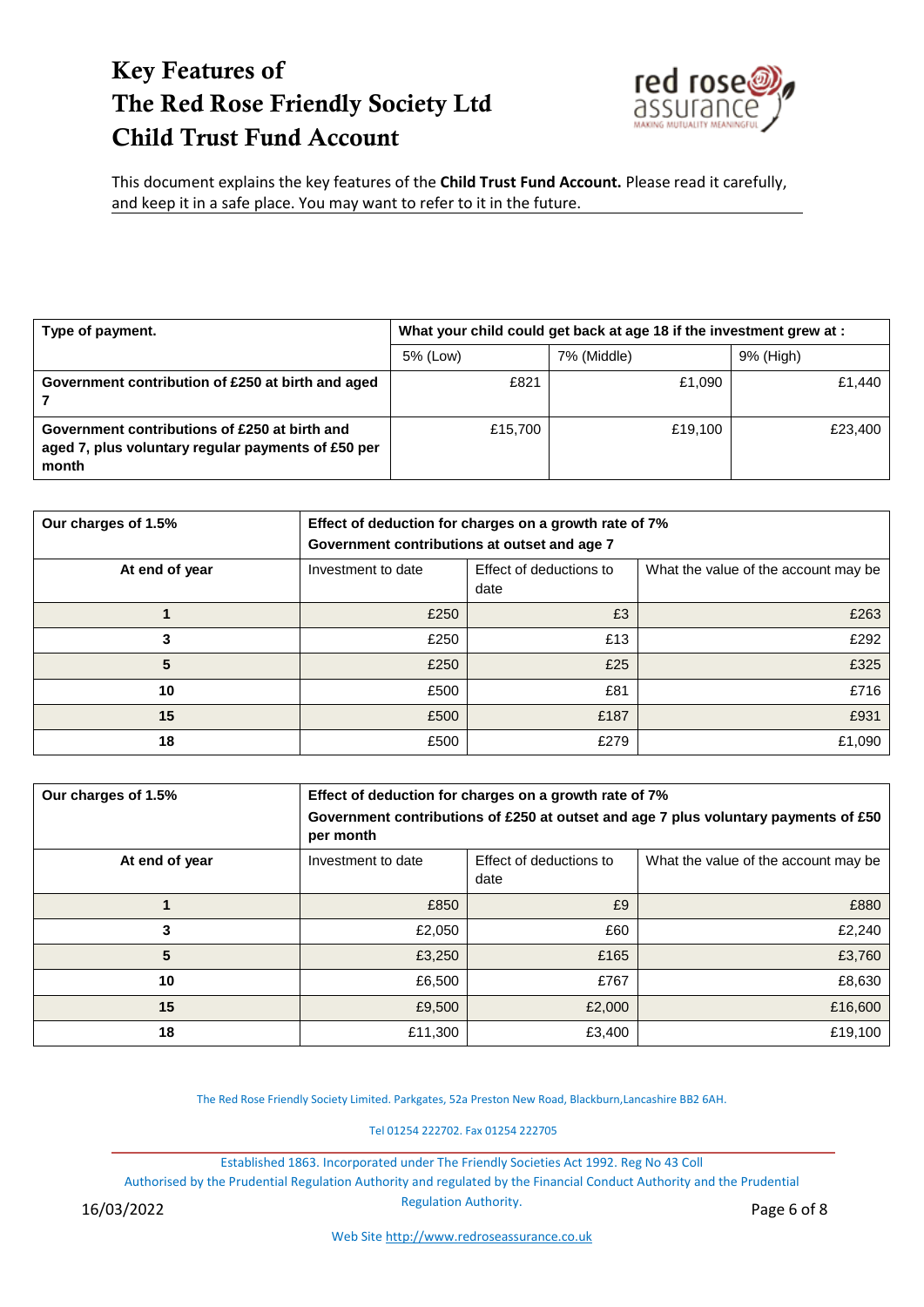

This document explains the key features of the **Child Trust Fund Account.** Please read it carefully, and keep it in a safe place. You may want to refer to it in the future.

#### **Tax**

There is no income tax or capital gains tax for you or your child to pay on any growth in the value of your Child's Trust Fund. The investment fund may have already paid tax on dividends earned by the shares and this cannot be reclaimed. Future government legislation may change the way in which tax is treated however. At the present time your child will not pay any tax on the amount he/she receives at the age of 18.

### **Cost of advice**

The Society does not pay any commission to our own advisors or to Independent Financial Advisors for new business relating to the Child Trust Fund. The annual 1.5% charge on all investments in the Child Trust Fund is to cover the cost of administrating the fund and investment charges.

# **Maturity of CTF**

In the month before your child's 18<sup>th</sup> birthday we will send him/her information on what options are available to him/her. We will also ask him/her to provide evidence of identity. They do not need to withdraw their money straight away.

# **Compensation**

We are covered by the Financial Services Compensation Scheme (FSCS). If we cannot meet our obligations you child may be entitled to compensation under the scheme. For further information telephone 020 7892 7300

#### **Complaints**

If you are not happy about something, please tell us immediately so that we can try to sort out the problem for you. The contact details are

Complaints and Compliance Officer, Red Rose Friendly Society Limited, Parkgates, 52a Preston New Road, Blackburn. Lancashire, BB2 6AH

If you are not satisfied with our final response you can then take your complaint to:

The Financial Ombudsman Service Exchange tower London E14 9SR.

A copy of our complaints procedure is available on request.

#### **Law**

The Red Rose Friendly Society Limited. Parkgates, 52a Preston New Road, Blackburn,Lancashire BB2 6AH.

Tel 01254 222702. Fax 01254 222705

Established 1863. Incorporated under The Friendly Societies Act 1992. Reg No 43 Coll

Authorised by the Prudential Regulation Authority and regulated by the Financial Conduct Authority and the Prudential